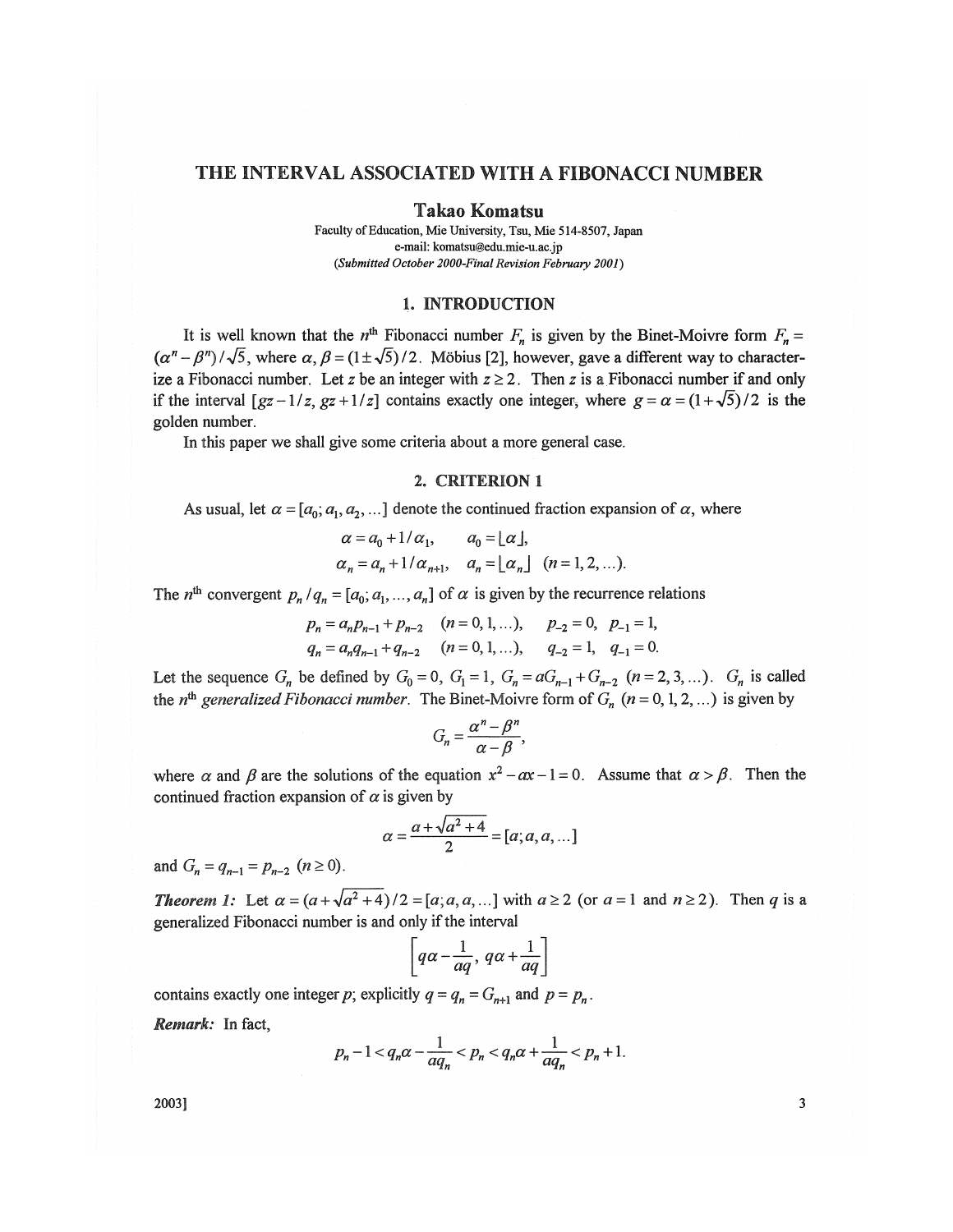*Proof:* In general, by [3],

$$
\left|\alpha - \frac{p_n}{q_n}\right| = \frac{1}{q_n(\alpha_{n+1}q_n + q_{n-1})} < \frac{1}{a_{n+1}q_n^2}
$$

because  $\alpha_{n+1} = [a_{n+1}, a_{n+2}, \dots]$ . When  $\alpha = (\sqrt{5} + 1)/2 = [1, 1, 1, \dots]$  and  $n \ge 2$ , a more precise upper bound is possible. Namely, from

$$
\alpha_{n+1} + \frac{q_{n-1}}{q_n} \ge \frac{\sqrt{5} + 1}{2} + \frac{1}{2} > 2
$$

we have  $|\alpha - p_n/q_n| < 1$ /

Returning to  $\alpha = (a + \sqrt{a^2 + 4})/2 = [a; a, a, ...]$ , if  $q = q_n (= G_{n+1})$  and  $p = p_n$ , then  $|\alpha - p/q|$  $<$  1/( $aq<sup>2</sup>$ ), which is equivalent to

$$
q\alpha - \frac{1}{aq} < p < q\alpha + \frac{1}{aq}
$$

Furthermore,

$$
p_n+1 > q_n\alpha+1-\frac{1}{aq_n} \ge q_n\alpha+\frac{1}{aq_n} \quad \text{and} \quad p_n-1 < q_n\alpha-1+\frac{1}{aq_n} \le q_n\alpha-\frac{1}{aq_n}.
$$

Notice that when  $a = 1$  and  $n = 0, 1$ , the interval contains two integers. In fact,

$$
q_n \alpha - \frac{1}{q_n} = \alpha - 1 < 1 < 2 < \alpha + 1 = q_n \alpha + \frac{1}{q_n}.
$$

On the other hand, suppose that  $p/q$  satisfies  $|\alpha - p/q| < 1/(aq^2)$ . We shall follow a similar step to the proof of Theorem 184 in [1]. Assume that  $p/q = [b_0; b_1, ..., b_n]$ . Then

$$
\alpha - \frac{p}{q} = \frac{\varepsilon(-1)^n}{q^2} \quad \left(0 < \varepsilon < \frac{1}{a}\right).
$$

Set

$$
\omega = \frac{P_{n-1} - \alpha Q_{n-1}}{\alpha Q_n - P_n}
$$
, i.e.,  $\alpha = \frac{\omega P_n + P_{n-1}}{\omega Q_n + Q_{n-1}}$ ,

where  $P_n/Q_n = p/q = [b_0; b_1, ..., b_n]$ . Then

$$
\frac{\varepsilon(-1)^n}{q^2} = \alpha - \frac{P_n}{Q_n} = \frac{(-1)^n}{Q_n(\omega Q_n + Q_{n-1})}.
$$

Letting  $\varepsilon = Q_n / (\omega Q_n + Q_{n-1})$ , we have

$$
\omega = \frac{1}{\varepsilon} - \frac{Q_{n-1}}{Q_n} > a - 1 \ge 1 \ \ (a \ge 2).
$$

Notice again that we can set  $a = 2$  instead of  $a = 1$  when  $\alpha = (\sqrt{5} + 1)/2 = [1; 1, 1, \dots]$  and  $n \ge 2$ . Therefore, by Theorem 172 in [1],  $P_{n-1}/Q_{n-1}$  and  $P_n/Q_n$  are two consecutive convergents to  $\alpha$ .

# 3. CRITERION 2

As Möbius proved, unless  $\alpha$  is the golden number, the number of integers included in the interval  $\left[q\alpha - \frac{1}{q}, q\alpha + \frac{1}{q}\right]$  may be more than one. For the generalized  $\alpha$ , the following criterion holds.

**4 [FEB.**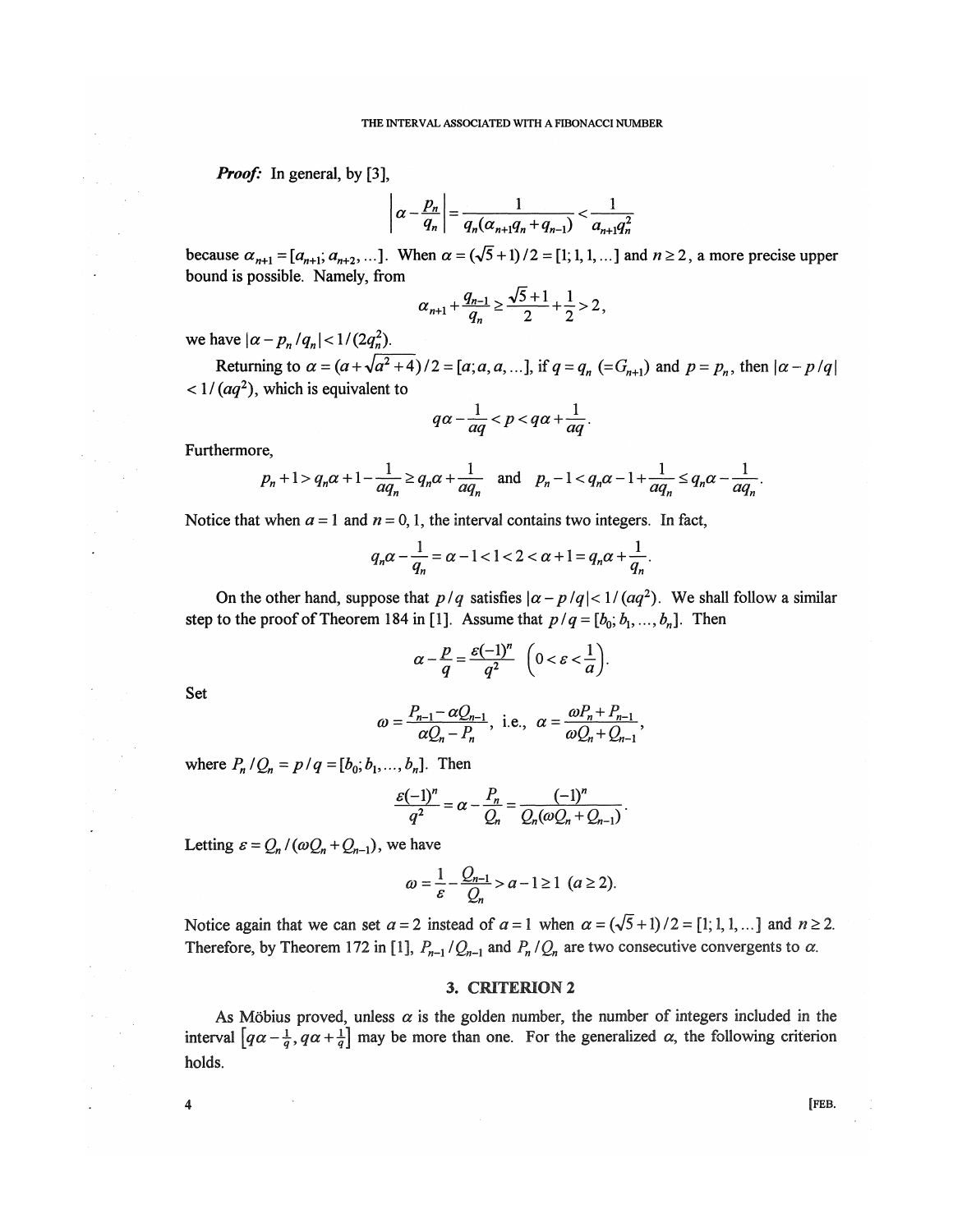*Theorem 2:* Let  $\alpha = (a + \sqrt{a^2 + 4})/2 = [a; a, a, \dots]$ . Then the solutions  $(p, q)$  of the inequality  $qa-1/q < p < qa+1/q$  using positive integers p and q are as follows:

$$
(p_n, q_n), \dots, (tp_n, tq_n), (p_n + p_{n-1}, q_n + q_{n-1}), (p_{n+1} - p_n, q_{n+1} - q_n) \ (n \ge 0),
$$
  
where  $t = \lfloor \sqrt{a} \rfloor$ .

*Proof:* Let *q* be an integer with  $q_n \leq q < q_{n+1}$ . First, we will show that if  $|q\alpha - p| \leq 1/q$  then the form of *q* must be  $iq_n$  or  $q_{n+1} - iq_n$  ( $i = 1, 2, ..., a_{n+1} - 1$ ). By Lemma 2.1 and Theorem 3.3 in [4], we have

$$
\{u_1\alpha\} < \{u_2\alpha\} < \cdots < \{u_{q_{n+1}-1}\alpha\} \quad \text{if } n \text{ is even,}
$$
\n
$$
\{u_1\alpha\} > \{u_2\alpha\} > \cdots > \{u_{q_{n+1}-1}\alpha\} \quad \text{if } n \text{ is odd,}
$$

where  $\{u_1, u_2, ..., u_{q_{n+1}-1}\} = \{1, 2, ..., q_{n+1} - 1\}$  is a set with  $u_j \equiv jq_n \pmod{q_{n+1}}$   $(j = 1, 2, ..., q_{n+1}-1)$ . Explicitly,

$$
\{q_n \alpha\} < \{2q_n \alpha\} < \dots < \{a_{n+1}q_n \alpha\} < \{(q_n - q_{n-1})\alpha\} < \{(2q_n - q_{n-1})\alpha\}
$$
  

$$
< \dots < \{(q_{n+1} - 2q_n + q_{n-1})\alpha\} < \{(q_{n+1} - q_n + q_{n-1})\alpha\} < \{(q_{n+1} - a_{n+1}q_n)\alpha\}
$$
  

$$
< \dots < \{(q_{n+1} - 2q_n)\alpha\} < \{(q_{n+1} - q_n)\alpha\},
$$

if  $n$  is even; similar if  $n$  is odd. Since

$$
||(q_n - q_{n-1})\alpha|| = |(q_n - q_{n-1})\alpha - (p_n - p_{n-1})| = \frac{\alpha_{n+1} + 1}{\alpha_{n+1}q_n + q_{n-1}} \ge \frac{1}{q_n}
$$

and

$$
||(q_{n+1}-q_n+q_{n-1})\alpha|| = |(q_{n+1}-q_n+q_{n-1})\alpha-(p_{n+1}-p_n+p_{n-1})| = \frac{\frac{1}{\alpha_{n+2}}+\alpha_{n+1}+1}{\alpha_{n+1}q_n+q_{n-1}} \ge \frac{1}{q_n},
$$

there does not exist a *q* satisfying  $q\alpha - 1/q < p < q\alpha + 1/q$  unless the form of *q* is  $q = iq_n$  or  $q = q_{n+1} - iq_n$  ( $i = 1, 2, ..., a_{n+1}-1$ ).

$$
\left|\alpha - \frac{kp_n}{kq_n}\right| = \left|\alpha - \frac{p_n}{q_n}\right| = \frac{1}{q_n(\alpha_{n+1}q_n + q_{n-1})} \le \frac{1}{k^2 q_n^2}
$$

holds if and only if

$$
k\leq \sqrt{\alpha_{n+1}+\frac{q_{n-1}}{q_n}}.
$$

When  $\alpha = [a; a, a, \dots]$ , we have

$$
\sqrt{a} < \sqrt{\alpha} = \sqrt{\alpha_1 + \frac{q_{-1}}{q_0}} < \sqrt{\alpha_3 + \frac{q_1}{q_2}} < \cdots < \sqrt{\alpha_4 + \frac{q_2}{q_3}} < \sqrt{\alpha_2 + \frac{q_0}{q_1}} = \frac{\alpha}{\sqrt{\alpha}}.
$$

Since  $|\sqrt{a}| = |\alpha| \sqrt{a}| = 1$   $(a = 1)$  and  $\alpha$  / $\sqrt{a} < \sqrt{a+1}$   $(a \ge 2)$ , we obtain

$$
\lfloor \sqrt{a} \rfloor = \left\lfloor \sqrt{a_{n+1} + \frac{q_{n-1}}{q_n}} \right\rfloor = \left\lfloor \frac{\alpha}{\sqrt{a}} \right\rfloor
$$

Let  $a_{n+1} \ge 4$ . Then, since  $a_{n+1} \ge i+2 \ge i^2/(i-1)$  for  $i = 2, 3, ..., a_{n+1} - 2$ , we have  $(i-1)a_{n+2}a_{n+1} \ge 0$  $i^2 \alpha_{n+2}$ , yielding  $((i - 1)\alpha_{n+2} + 1)q_{n+1} > (i^2 \alpha_{n+2} + i + 1)q_n$ . Thus,

 $2003$ ] 5